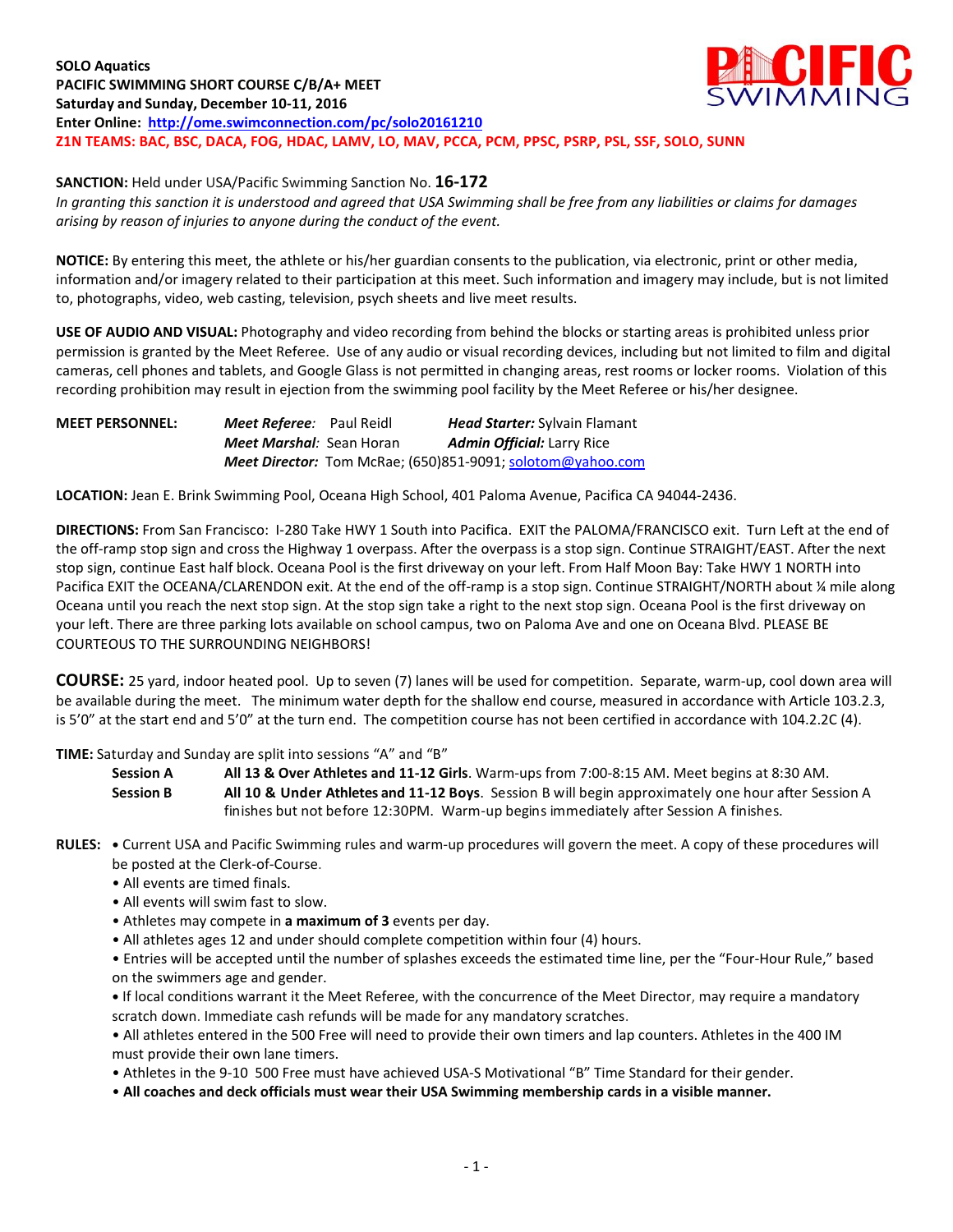**UNACCOMPANIED ATHLETES:** Any USA-S athlete-member competing at the meet must be accompanied by a USA Swimming member-coach for the purposes of athlete supervision during warm-up, competition and warm-down. If a coach-member of the athlete's USA-S Club does not attend the meet to serve in said supervisory capacity, it is the responsibility of the athlete or the athlete's legal guardian to arrange for supervision by a USA-S member-coach. The Meet Director or Meet Referee may assist the athlete in making arrangements for such supervision; however, it is recommended that such arrangements be made in advance of the meet by the athlete's USA-S Club Member-Coach.

**RACING STARTS:** Athletes must be certified by a USA-S member-coach as being proficient in performing a racing start, or must start the race in the water. It is the responsibility of the athlete or the athlete's legal guardian to ensure compliance with this requirement.

**RESTRICTIONS:** • Smoking and the use of other tobacco products is prohibited on the pool deck, in the locker rooms, in spectator seating, on standing areas and in all areas used by swimmers, during the meet and during warm-up periods.

- Sale and use of alcoholic beverages is prohibited in all areas of the meet venue.
- No glass containers are allowed in the meet venue.
- No propane heater is permitted except for snack bar/meet operations.
- All shelters must be properly secured.
- Changing into or out of swimsuits other than in locker rooms or other designated areas is prohibited.

• Destructive devices, to include but not limited to, explosive devices and equipment, firearms (open and concealed), blades, knives, mace, stun guns and blunt objects are strictly prohibited in the swimming facility and surrounding areas. If observed, the Meet Referee and his/her designee may ask that these devices be stored safely away from the public or removed from the facility. Noncompliance may result in the reporting to law enforcement authorities and ejection from the facility. Law enforcement officers (LEO) are exempt per applicable laws.

- No personal tents/EZ-ups will be allowed on the pool deck.
- **ELIGIBILITY:** Athletes must be current members of USA-S and enter their name and registration number on the meet entry card as they are shown on their Registration Card. If this is not done, it may be difficult to match the athlete with the registration and times database. The meet host will check all athlete registrations against the SWIMS database and if not found to be registered, the Meet Director shall accept the registration at the meet (a \$10 surcharge will be added to the regular registration fee). Duplicate registrations will be refunded by mail.

• Athletes in the "A" Division must have met at least USA Swimming Motivational "A" minimum time standard. Athletes in the "B" Division must have met at least the listed "B" minimum time standard. All entry times slower than the listed "B" time standard will be in the "C" Division.

• Entries with **"NO TIME" will be ACCEPTED (Exception – 9-10 500 Freestyle, see rules)**.

• Entry times submitted for this meet will be checked against a computer database and may be changed in accordance with Pacific Swimming Entry Time Verification Procedures.

- Disabled athletes are welcome to attend this meet and should contact the Meet Director or Meet Referee regarding and special accommodations on entry times and seeding per Pacific Swimming policy.
- Athletes 19 years of age and over may compete in the meet for time only, no awards. Such athletes must have met standards for the 17-18 age group.
- The athlete's age will be the age of the athlete on the first day of the meet.

**ENTRY PRIORITY:** Priority entry will be given to the following **Z1N TEAMS: BAC, BSC, DACA, FOG, HDAC, LAMV, LO, MAV, PCCA, PCM, PPSC, PSRP, PSL, SSF, SOLO, SUNN** entering online must do so by **11:59 PM, Wednesday, November 23 rd** in order to receive priority acceptance to the meet. Athletes from **BAC, BSC, DACA, FOG, HDAC, LAMV, LO, MAV, PCCA, PCM, PPSC, PSRP, PSL, SSF, SOLO, SUNN** submitting surface mail entries must be postmarked by **Monday, November 21 st** in order to receive priority acceptance into the meet. No athletes other than those from **BAC, BSC, DACA, FOG, HDAC, LAMV, LO, MAV, PCCA, PCM, PPSC, PSRP, PSL, SSF, SOLO, SUNN** may enter the meet until the priority period has closed.

**ENTRY FEES:** \$4.00 per event plus an \$8.00 participation fee per athlete. Entries will be rejected if payment is not sent at time of request. No refunds will be made, except mandatory scratch downs.

**ONLINE ENTRIES:** To enter online go to **<http://ome.swimconnection.com/pc/solo20161210>** to receive an immediate entry confirmation. This method requires payment by credit card. Swim Connection, LLC charges a processing fee for this service, equal to \$1 per athlete plus 5% of the total Entry Fees. Please note that the processing fee is a separate fee from the Entry Fees. If you do not wish to pay the processing fee, enter the meet using a mail entry. **Entering online is a convenience, is completely voluntary, and is**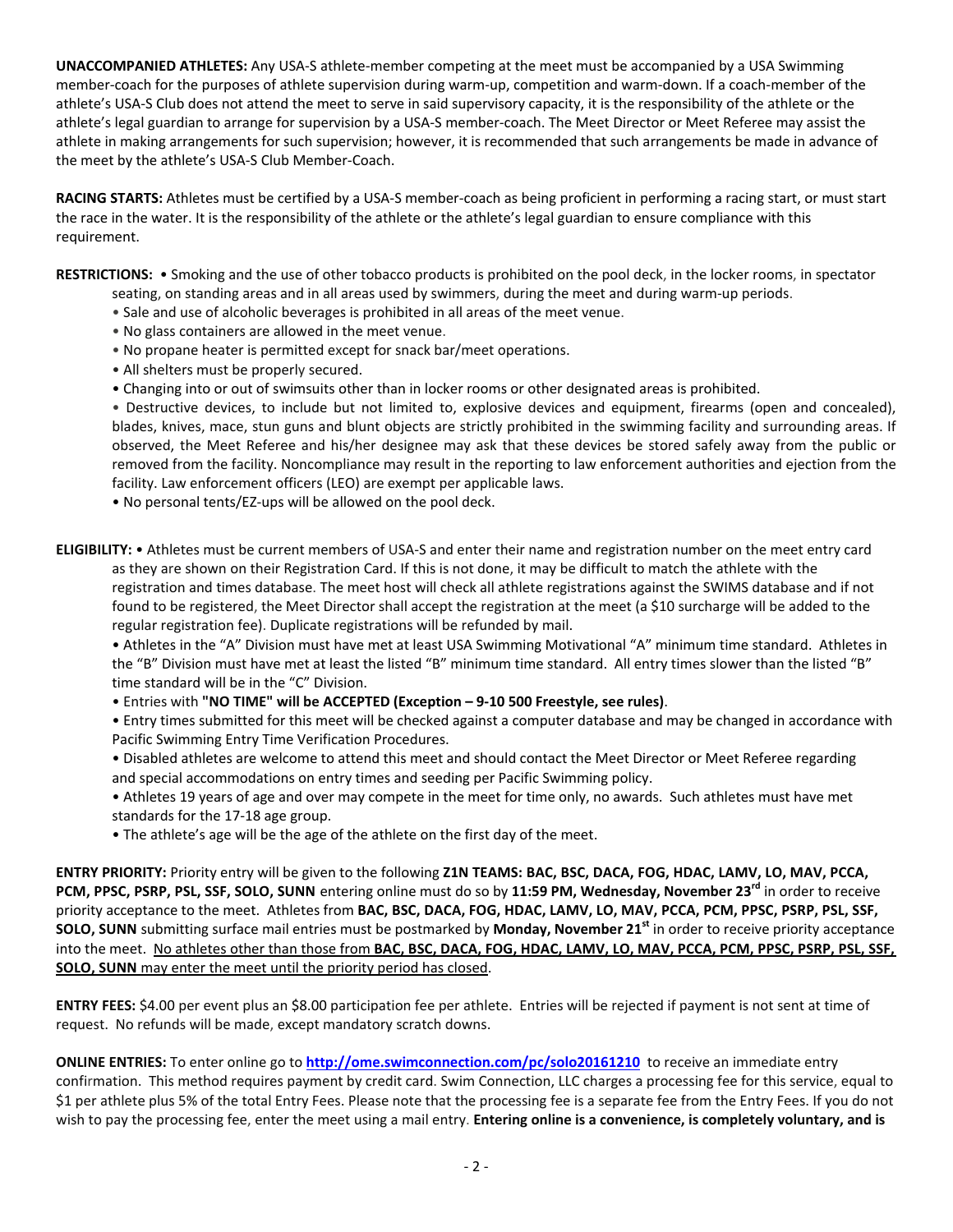**in no way required or expected of an athlete by Pacific Swimming.** Online entries will be accepted through Wednesday, November  $30^{th}$ , at 11:59 PM.

**MAILED OR HAND DELIVERED ENTRIES**: Entries must be on the attached consolidated entry form. Forms must be filled out completely and printed clearly with athlete's best time. Entries must be postmarked by midnight, Monday, November 28<sup>th</sup> or hand delivered by 6:30 p.m. Wednesday, November 30<sup>th</sup>. No late entries will be accepted. Requests for confirmation of receipt of entries should include a self-addressed envelope.

| <b>IVIAKE CHECK DAVABLE TO:</b> SOLO AQUATICS          |                                                                |
|--------------------------------------------------------|----------------------------------------------------------------|
| <b>Mail entries to: Tom McRae – SOLO Meet Director</b> | <b>Hand deliver entries to: Tom McRae - SOLO Meet Director</b> |
| P.O. Box 7266                                          | 800 Sea Spray Lane #304                                        |
| Menlo Park. CA 94025                                   | Foster City, CA 94404                                          |
|                                                        |                                                                |

**CHECK-IN:** The meet will be deck seeded. Athletes must check-in at the Clerk-of-Course. No event shall be closed more than 30 minutes before the scheduled start of the session. Close of check-in for all individual events shall be no more than 60 minutes before the estimated time of the start of the first heat of the event. Athletes who do not check in will not be seeded and will not be allowed to compete in that event.

**SCRATCHES:** Any athletes not reporting for or competing in an individual timed final event that they have checked in for shall not be penalized.

AWARDS: Individual events will be awarded in the A, B, and C Division. Ribbons for 1<sup>st</sup> – 8<sup>th</sup> place are given to the following age groups: 6/un, 7-8, 9-10, 11-12. Athletes 13 years of age and older will not receive awards. Standard "A" medals will be awarded to athletes achieving NEW USA Swimming National "A" times in each event, regardless of place achieved in the event. All awards must be picked up at the meet. Awards will not be mailed.

**ADMISSION:** Free. A program will **NOT** be available.

**Make check payable to**: SOLO Aquatics

**SNACK BAR & HOSPITALITY:** A snack bar will be available throughout the competition. Coaches and working deck officials will be provided lunch. Hospitality will serve refreshments to timers and volunteers.

**MISCELLANEOUS:** No overnight parking is allowed. Facilities will not be provided after meet hours. All participating clubs are expected to provide lane timers based upon the number of athletes registered to swim each day. Club timing lanes for Saturday and Sunday will be assigned and coaches will be notified of assignments during the week prior to the meet.

**MINIMUM OFFICIALS:** Clubs must follow Zone 1 North rules for providing officials. Each club must provide officials for each session according to the number of athletes entered in that session, following the table below. Clubs that do not provide sufficient officials must provide coaches to act in the place of officials.

| Club athletes entered in session | Trained and carded officials requested |
|----------------------------------|----------------------------------------|
| $1 - 10$                         |                                        |
| $11 - 25$                        |                                        |
| $26 - 50$                        |                                        |
| $51 - 75$                        |                                        |
| 76-100                           |                                        |
| 100 or more                      | 5 and up (1 for every 25 athletes)     |

|                   | SATURDAY, Dec. 10 <sup>th</sup> |           |        | SUNDAY, Dec. 11 <sup>th</sup> |          |           |               |  |  |
|-------------------|---------------------------------|-----------|--------|-------------------------------|----------|-----------|---------------|--|--|
| <b>8 &amp; UN</b> | $9-10$                          | $11 - 12$ | 13-18  | <b>8 &amp; UN</b>             | $9 - 10$ | $11 - 12$ | 13-18         |  |  |
| 50 BK             | 50 FR                           | 200 BK    | 100 BK | 50 FR                         | 50 BK    | 50 BK     | 200 FR        |  |  |
| <b>25 FL</b>      | 50 FL                           | 100 BR    | 200 BR | 25 BK                         | 100 FR   | 200 FL    | 100 FL        |  |  |
| 25 FR             | 100 BK                          | 100 FR    | 50 FR  | 25 BR                         | 100 BR   | 100 IM    | <b>100 FR</b> |  |  |
| 100 IM            | 500 FR                          | 400 IM    | 500 FR | 100 FR                        | 100 IM   | 200 FR    | 200 IM        |  |  |

## **EVENT SUMMARY**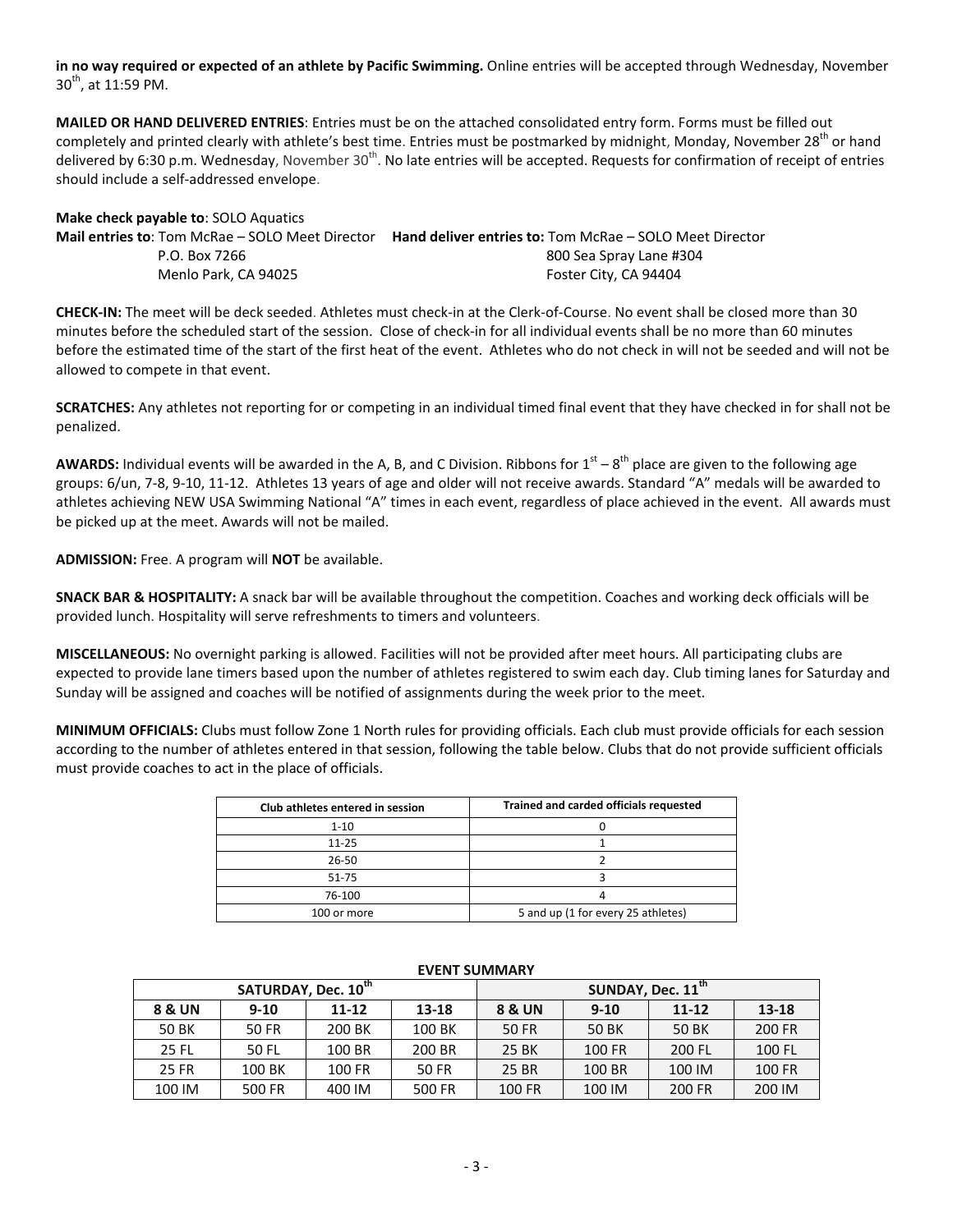|                         | SATURDAY, DECEMBER 10th |               |               | <b>SUNDAY, DECEMBER</b> |
|-------------------------|-------------------------|---------------|---------------|-------------------------|
|                         | <b>SESSION A</b>        |               |               | <b>SESSION A</b>        |
| <b>EVENT#</b>           | <b>EVENT</b>            | <b>EVENT#</b> | <b>EVENT#</b> | <b>EVENT</b>            |
| Girls                   |                         | <b>Boys</b>   | Girls         |                         |
| $\mathbf{1}$            | 11-12 200 BACK          |               | 41            | 13-OV 200 FREE          |
| 3                       | 13-OV 100 BACK          | 4             | 43            | 11-12 50 BACK           |
| 5                       | 11-12 100 BREAST        |               | 45            | 13-OV 100 FLY           |
| $\overline{\mathbf{z}}$ | 13-OV 200 BREAST        | 8             | 47            | 11-12 200 FLY           |
| 9                       | $11 - 12$ 100 FREE      |               | 49            | 13-OV 100 FREE          |
| 11                      | 13 - OV 50 FREE         | 12            | 51            | $11 - 12100$ IM         |
| 13                      | $11 - 12400$ IM         |               | 53            | 13-OV 200 IM            |
| 15                      | 13 - OV 500 FREE        | 16            | 55            | $11 - 12200$ FREE       |
|                         | <b>SESSION B</b>        |               |               | <b>SESSION B</b>        |
| 17                      | 8-UN 50 BACK            | 18            | 57            | 8-UN 50 FREE            |
| 19                      | $9 - 1050$ FREE         | 20            | 59            | $9 - 1050$ BACK         |
|                         | 11-12 200 BACK          | 22            |               | 11-12 50 BACK           |
| 23                      | 8-UN 25 FLY             | 24            | 63            | 8-UN 25 BACK            |
| 25                      | $9 - 1050$ FLY          | 26            | 65            | $9 - 10100$ FREE        |
|                         | $11 - 12$ 100 BR        | 28            |               | 11-12 200 FLY           |
| 29                      | 8-UN 25 FREE            | 30            | 69            | 8- UN 25 BREAST         |
| 31                      | 9-10 100 BACK           | 32            | 71            | 9-10 100 BREAS          |
|                         | $11 - 12$ 100 FREE      | 34            |               | $11 - 12100$ IM         |
| 35                      | 8-UN 100 IM             | 36            | 75            | 8 & U 100 FREE          |
| 37                      | $9 - 10500$ FREE        | 38            | 77            | $9 - 10100$ IM          |
|                         | $11 - 12400$ IM         | 40            |               | $11 - 12200$ FREE       |

|                | SATURDAY, DECEMBER 10th |               |       | SUNDAY, DECEMBER 11TH         |             |  |
|----------------|-------------------------|---------------|-------|-------------------------------|-------------|--|
|                | <b>SESSION A</b>        |               |       | <b>SESSION A</b>              |             |  |
| <b>EVENT#</b>  | <b>EVENT</b>            | <b>EVENT#</b> |       | <b>EVENT#</b><br><b>EVENT</b> |             |  |
| Girls          |                         | <b>Boys</b>   | Girls |                               | <b>Boys</b> |  |
| $\mathbf{1}$   | 11-12 200 BACK          |               | 41    | 13-OV 200 FREE                | 42          |  |
| $\mathbf{3}$   | 13-OV 100 BACK          | 4             | 43    | 11-12 50 BACK                 |             |  |
| 5              | 11-12 100 BREAST        |               | 45    | 13-OV 100 FLY                 | 46          |  |
| $\overline{7}$ | 13-OV 200 BREAST        | 8             | 47    | $11 - 12200$ FLY              |             |  |
| 9              | $11 - 12$ 100 FREE      |               | 49    | 13-OV 100 FREE                | 50          |  |
| 11             | 13-OV 50 FREE           | 12            | 51    | $11 - 12$ 100 IM              |             |  |
| 13             | $11 - 12400$ IM         |               | 53    | 13 - OV 200 IM                | 54          |  |
| 15             | 13 - OV 500 FREE        | 16            | 55    | $11 - 12200$ FREE             |             |  |
|                | <b>SESSION B</b>        |               |       | <b>SESSION B</b>              |             |  |
| 17             | 8-UN 50 BACK            | 18            | 57    | 8-UN 50 FREE                  | 58          |  |
| 19             | $9 - 1050$ FREE         | 20            | 59    | $9 - 1050$ BACK               | 60          |  |
|                | 11-12 200 BACK          | 22            |       | 11-12 50 BACK                 | 62          |  |
| 23             | $8 - UN$ 25 FLY         | 24            | 63    | 8-UN 25 BACK                  | 64          |  |
| 25             | $9 - 1050$ FLY          | 26            | 65    | $9 - 10100$ FREE              | 66          |  |
|                | $11 - 12$ 100 BR        | 28            |       | 11-12 200 FLY                 | 68          |  |
| 29             | 8-UN 25 FREE            | 30            | 69    | 8-UN 25 BREAST                | 70          |  |
| 31             | 9-10 100 BACK           | 32            | 71    | 9-10 100 BREAST               | 72          |  |
|                | $11 - 12$ 100 FREE      | 34            |       | $11 - 12100$ IM               | 74          |  |
| 35             | 8-UN 100 IM             | 36            | 75    | 8 & U 100 FREE                | 76          |  |
| 37             | $9 - 10500$ FREE        | 38            | 77    | $9 - 10100$ IM                | 78          |  |
|                | $11 - 12400$ IM         | 40            |       | $11 - 12200$ FREE             | 80          |  |

## **Athletes in the 9-10 500 Free must have achieved USA-S Motivational "B" Time Standard for their gender.**

Please make sure you have your own timers for the 400 IM & 500 Free and bring your own lap counters.

Use the following URL to find the time standards: <http://www.pacswim.org/swim-meet-times/standards>